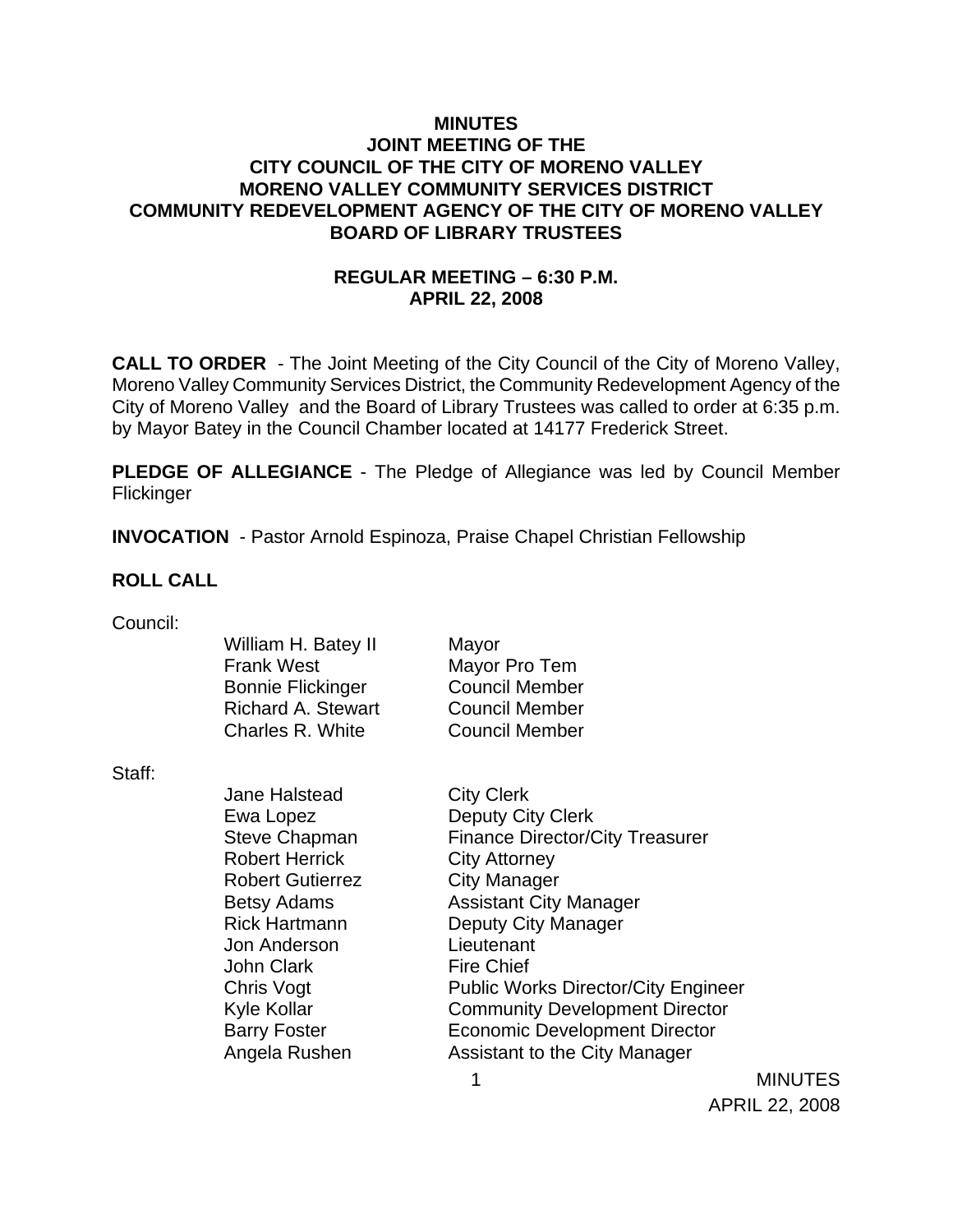| <b>Steve Elam</b>     |  |
|-----------------------|--|
| Denese Wilson-Beilke  |  |
| <b>Cynthia Pirtle</b> |  |
| Mike McCarty          |  |

Administrative Services Director Human Resources Director Director of Library Services Parks & Community Services Director

Public Works Director Chris Vogt introduced Special Districts Program Manager Marshall Eyerman and Public Works Program Manager Robert Lemon.

#### **JOINT CONSENT CALENDARS (SECTIONS A-D) OF THE CITY COUNCIL OF THE CITY OF MORENO VALLEY, MORENO VALLEY COMMUNITY SERVICES DISTRICT, COMMUNITY REDEVELOPMENT AGENCY OF THE CITY OF MORENO VALLEY AND THE BOARD OF LIBRARY TRUSTEES**

Mayor Batey opened the agenda items for the Consent Calendars for public comments, which were received from Pete Bleckert (Item A11).

### **A. CONSENT CALENDAR** - **CITY COUNCIL**

- A1. ORDINANCES FIRST READING BY TITLE ONLY Waived reading of all Ordinance Introductions and read by title only.
- A2. MINUTES REGULAR MEETING OF APRIL 8, 2008 (Report of: City Clerk's Department)

**Recommendation:** Approve as submitted.

A3. CITY COUNCIL REPORTS ON REGIONAL AND REIMBURSABLE ACTIVITIES (Report of: City Clerk's Department)

**Recommendation:** Receive and file the Reports on Reimbursable Activities for the period of April 2-15, 2008.

A4. 2008 LEGISLATIVE UPDATE (Report of: Assistant City Manager)

**Recommendation:** Receive and file the informational report.

A5. APPROVE AND EXECUTE THE AGREEMENT FOR CONVEYANCE OF PROPERTY AND SETTLEMENT AGREEMENT FOR THE PARTIAL ACQUISITION OF APNS 264-175-001, 264-175-002 & 264-175-004 FOR THE PIGEON PASS ROAD WIDENING PROJECT FROM CLIMBING ROSE DRIVE TO THE NORTHERN CITY LIMITS AND AUTHORIZE THE FINANCE DIRECTOR TO WIRE TRANSFER FUNDS INTO ESCROW (Report of: Public Works Department)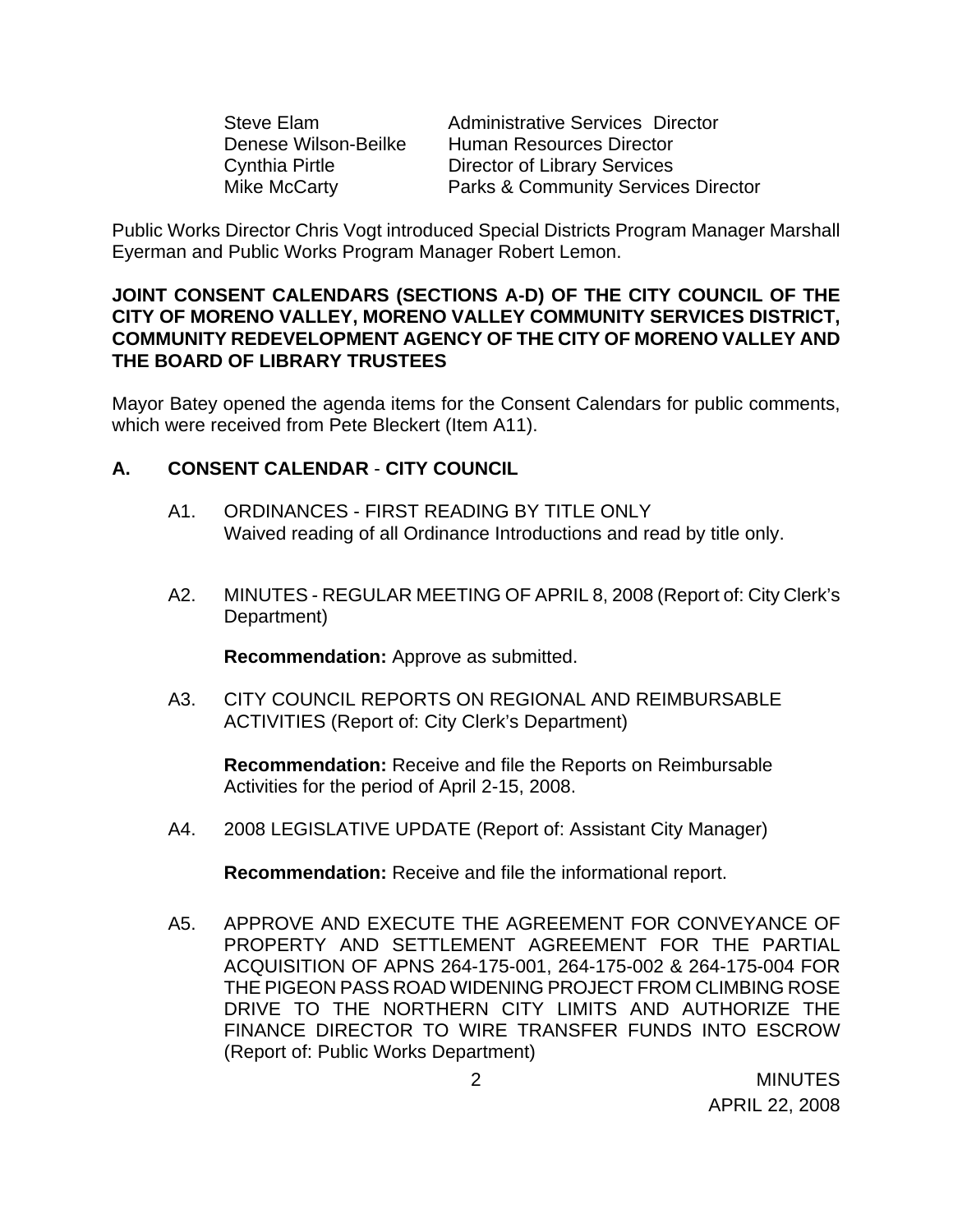#### **Recommendation:**

- 1. Approve and execute the Agreement for Conveyance of Property and Settlement Agreement for the partial acquisition of APNs 264-175-001, 264-175-002 & 264-175-004; and
- 2. Authorize the Finance Director to wire transfer funds into escrow in the amount of \$49,500 for the acquisition and an additional amount of \$6,000 for escrow fees for the partial acquisition of APNs 264-175-001, 264-175- 002 & 264-175-004.
- A6. APPROVE THE SECOND AMENDMENT TO THE MAINTENANCE AGREEMENT BETWEEN THE COUNTY OF RIVERSIDE AND THE CITY OF MORENO VALLEY FOR THE PIGEON PASS ROAD STREET IMPROVEMENTS - PROJECT NO. 06-41570324 (Report of: Public Works Department)
	- 1. Approve the Second Amendment to the Maintenance Agreement between the County of Riverside and the City of Moreno Valley; and
	- 2. Authorize the Public Works Director/City Engineer to execute the Second Amendment to the Maintenance Agreement.
- A7. NOTICE OF COMPLETION AND ACCEPTANCE OF THE CONSTRUCTION FOR THE CITYWIDE ANNUAL PAVEMENT RESURFACING PROGRAM PROJECT NO. 07-12556330 (Report of: Public Works Department)

### **Recommendation:**

- 1. Ratify Contract Change Order No. 1 (Final);
- 2. Accept the work as complete for the construction of the Citywide Annual Pavement Resurfacing Program by All American Asphalt, P.O. Box 2229, Corona, California 92878-2229;
- 3. Direct the City Clerk to record the Notice of Completion within ten (10) days, at the office of the County Recorder of Riverside County, as required by Section 3093 of the California Civil Code;
- 4. Authorize the Director of Finance to release the retention to All American Asphalt thirty-five (35) calendar days after the date of recordation of the Notice of Completion, if no claims are filed against the project; and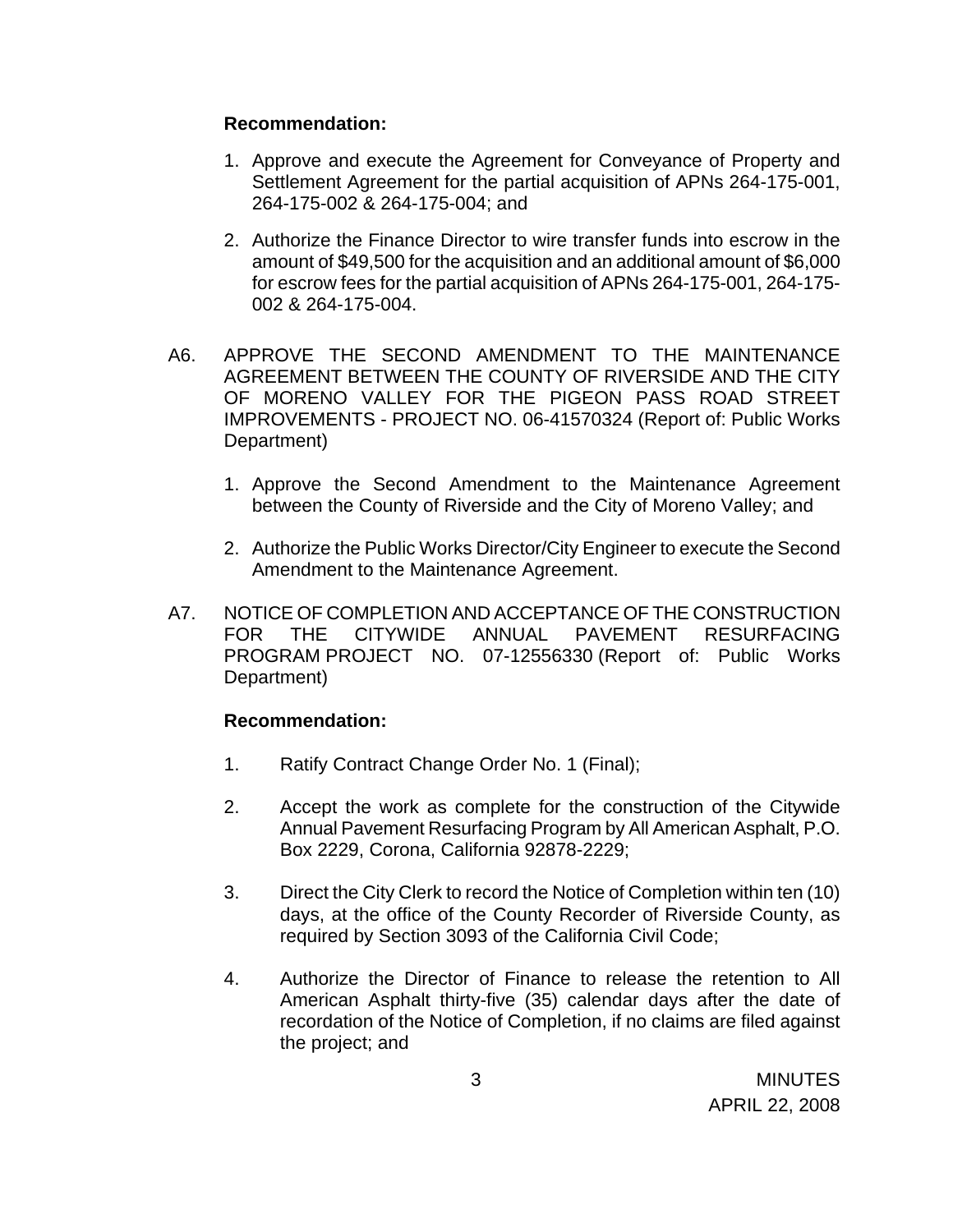- 5. Accept the improvements into the City's maintained road system.
- A8. EXECUTE THE QUITCLAIM DEEDS AND EASEMENT DEEDS TO RIVERSIDE COUNTY FLOOD CONTROL AND WATER CONSERVATION DISTRICT, FOR A PORTION OF LOTS 48 AND 49 IN TRACT 30318, IN ASSOCIATION WITH THE MORENO-VIA XAVIER STORM DRAIN, EAST OF LASSELLE STREET AND SOUTH OF KRAMERIA STREET (Report of: Public Works Department)

#### **Recommendation:**

- 1. Authorize the Mayor to execute the Quitclaim Deeds transferring the City's fee simple interest in the drainage easement, on a portion of Lots 48 and 49, recorded on Tract Map 30318, filed on March 12, 2004, as Instrument No. 2004-0175257, in the Official Records of Riverside County, California, RCFC Parcel Nos. 4775-503 and 4775-504;
- 2. Authorize the Mayor to execute the Easement Deeds for a portion of Lots 48 and 49, recorded on Tract Map 30318, granting to Riverside County Flood Control and Water Conservation District a flood control easement for storm drain, access and drainage purposes for the construction, use, repair, reconstruction, inspection, operation and maintenance of flood control facilities and all appurtenant works, RCFC Parcel Nos. 4775-500, 4775-501, and 477-502; and
- 3. Direct the City Clerk to forward the signed Quitclaim Deeds and Easement Deeds to Riverside County Flood Control and Water Conservation District for acceptance.
- A9. PA04-0058 APPROVAL OF COOPERATIVE AGREEMENT FOR SUNNYMEAD MASTER DRAINAGE PLAN LINE P-6 STORM DRAIN, BETWEEN THE RIVERSIDE COUNTY FLOOD CONTROL AND WATER CONSERVATION DISTRICT, CITY OF MORENO VALLEY, AND PERRIS ISLE LIMITED PARTNERSHIP, AROUND THE NORTHEAST CORNER OF PERRIS BOULEVARD AND EUCALYPTUS AVENUE, DEVELOPER - PERRIS ISLE LIMITED PARTNERSHIP, A CALIFORNIA LIMITED PARTNERSHIP, MERCED, CA 95348 (Report of: Public Works Department)

### **Recommendation:**

1. Approve the Cooperative Agreement between Riverside County Flood Control and Water Conservation District, the City of Moreno Valley, and Perris Isle Limited Partnership for Sunnymead Master Drainage Plan Line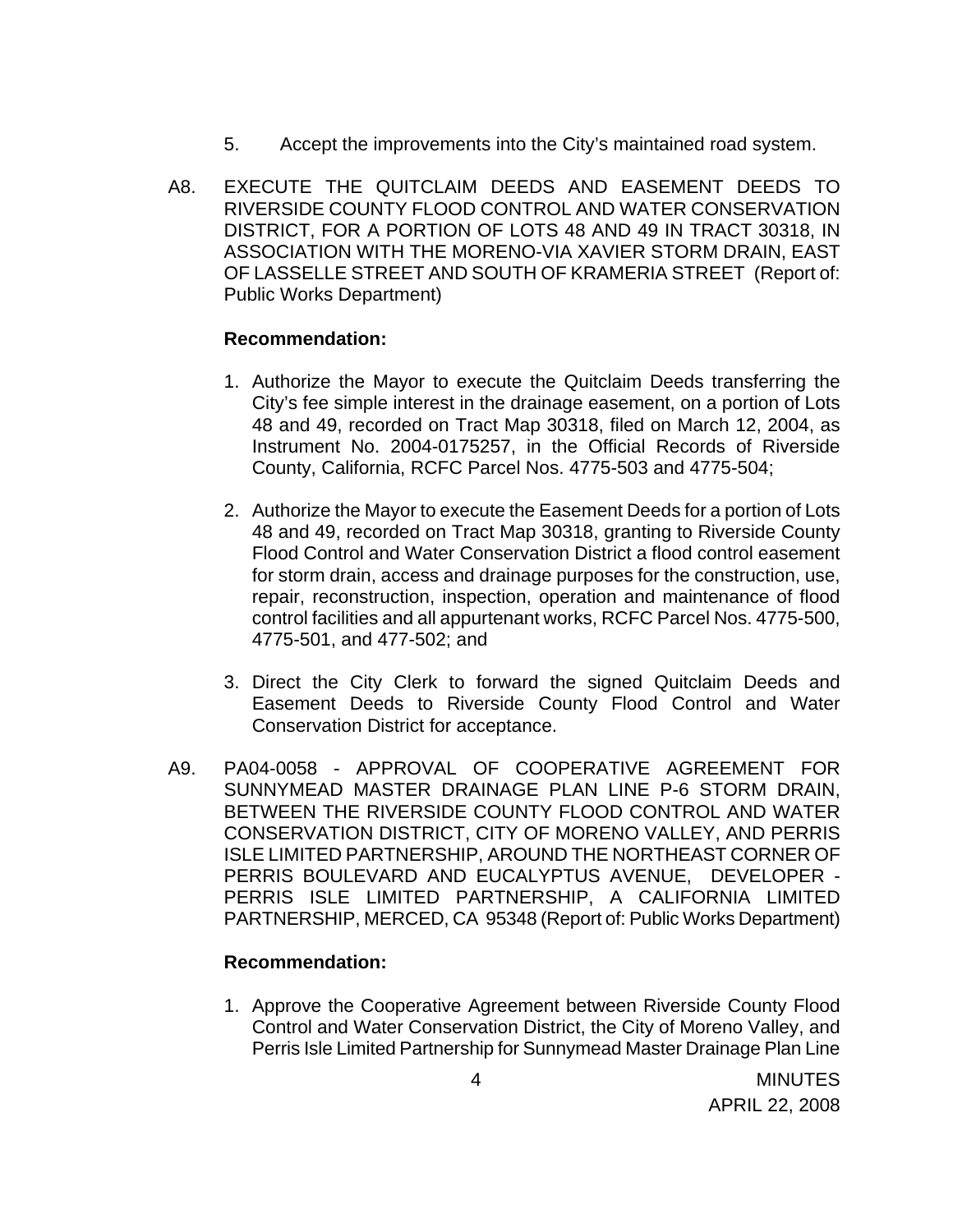P-6 Storm Drain;

- 2. Authorize the Mayor to execute the Cooperative Agreement; and
- 3. Direct the City Clerk to forward the signed Cooperative Agreement to Riverside County Flood Control and Water Conservation District.
- A10. APPROVE AND EXECUTE THE AGREEMENT FOR CONVEYANCE OF PROPERTY FOR THE PARTIAL ACQUISITION OF APN 264-312-001 FOR THE PIGEON PASS ROAD WIDENING PROJECT FROM CLIMBING ROSE DRIVE TO THE NORTHERN CITY LIMITS (Report of: Public Works Department)

#### **Recommendation:**

- 1. Approve and execute the Agreement for Conveyance of Property for the partial acquisition of APN 264-312-001.
- A11. AGREEMENT FOR PROFESSIONAL DESIGN AND PROJECT MANAGEMENT CONSULTANT SERVICES AND CONSTRUCTION MANAGEMENT CONSULTANT SERVICES FOR ALESSANDRO BOULEVARD STREET IMPROVEMENTS, FROM THE WEST CITY LIMITS AT OLD 215 TO FREDERICK STREET PROJECT NO. 10-41572627 (Report of: Public Works Department)

### **Recommendation:**

- 1. Approve the "Agreement for Professional Design and Project Management Consultant Services and Construction Management Consultant Services" for Part 1, Phase 1 only, with DMC Design Group, Inc., 170 North Maple Street, Suite 101, Corona, California 92880;
- 2. Authorize the City Manager to execute said "Agreement for Professional Design and Project Management Consultant Services" for Part 1, Phase 1 only, with DMC Design Group, Inc.;
- 3. Authorize the Finance Director to issue a Purchase Order to DMC Design Group, Inc., in the amount of \$370,058.00 (\$308,382.00 proposal amount for Part 1, Phase 1, planning, environmental, and preliminary engineering design [PA&ED] services, plus 20% contingency) when the Agreement has been signed by all parties (Account No. 415.72627); and
- 4. Authorize the City Engineer to execute any subsequent Amendments to the Agreement for Professional Consultant Services with DMC Design Group, Inc., up to but not to exceed the Purchase Order contingency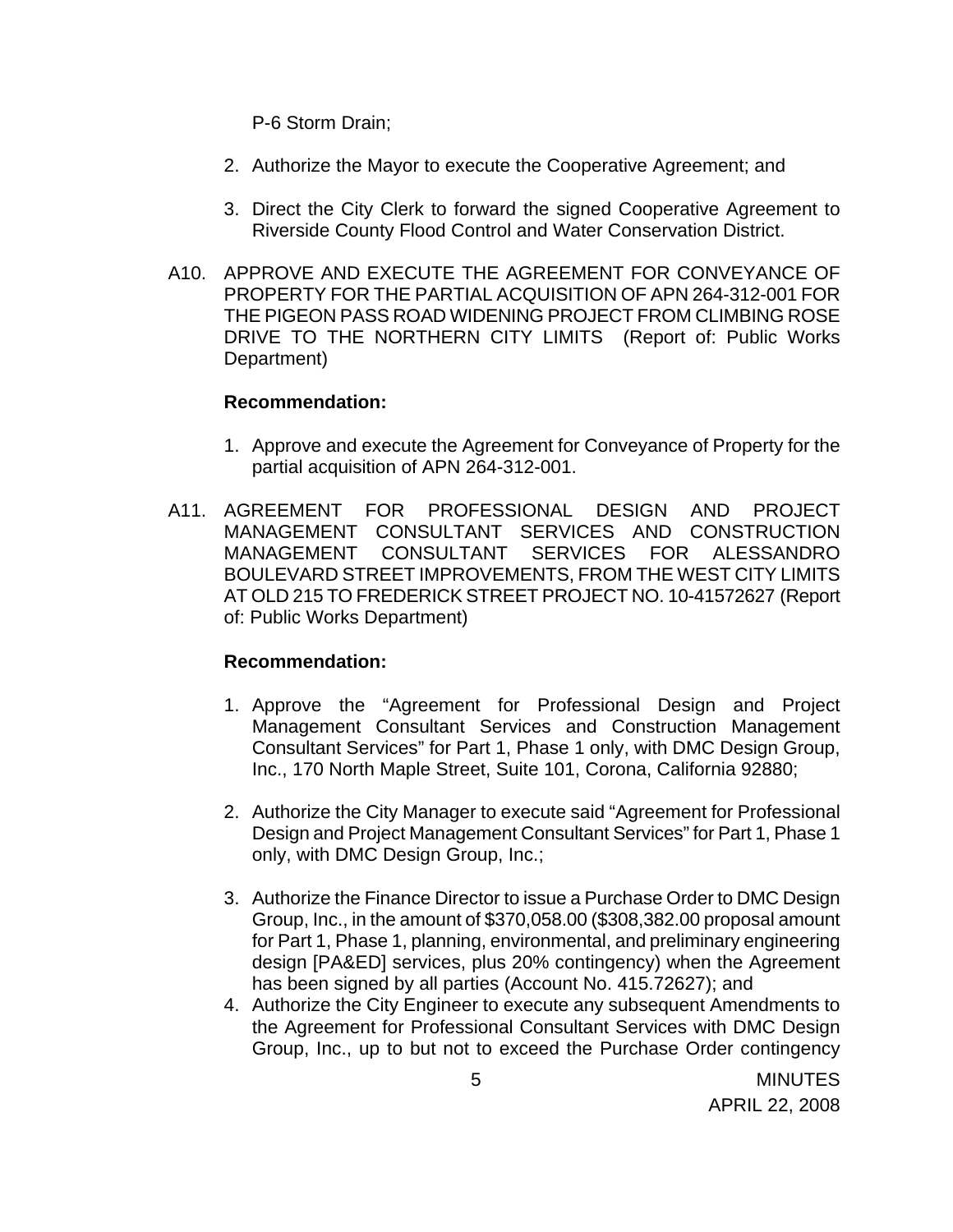amount of \$61,676.00 subject to the approval of the City Attorney.

A12. CONSIDERATION OF THE 9<sup>TH</sup> AMENDMENT TO THE JOINT EXERCISE OF POWERS AGREEMENT CREATING THE RIVERSIDE COUNTY HABITAT CONSERVATION AGENCY (Report of: Deputy City Manager)

**Recommendation:** Approve the 9<sup>th</sup> Amendment to the Joint Exercise of Powers Agreement and authorize the Mayor to execute the proposed document.

A13. APPROVAL OF ONE-YEAR RENEWAL OF MICROSOFT LICENSES THROUGH COMPUCOM SYSTEMS, INC., UTILIZING THE COUNTY OF RIVERSIDE'S MICROSOFT ENTERPRISE AGREEMENT (Report of: Administrative Services Department)

**Recommendation:** Authorize the one-year renewal of Microsoft software licenses utilizing the County of Riverside's Microsoft Enterprise Agreement (a cooperative purchasing agreement) with CompuCom Systems, Inc., a Microsoft Large Account Reseller. The total amount to be paid for the licenses is \$135,600.42. Since this expenditure is over \$100,000, City Council approval is required per the City's procurement policy.

A15. SUPPORT OF THE CONTINUED OPERATION OF THE CALIFORNIA CITRUS STATE HISTORIC PARK (Report of: Assistant City Manager)

**Recommendation:** Adopt Resolution No. 2008-40 supporting the continued operation of the California Citrus State Historic Park.

Resolution No. 2008-40

A Resolution of the City Council of the City of Moreno Valley, California, in Support of the Continued Operation of the California Citrus State Historic Park in the City of Riverside

A16. AUTHORIZATION TO AWARD THE CONSTRUCTION CONTRACT FOR PIGEON PASS ROAD STREET IMPROVEMENTS FROM IRONWOOD AVENUE TO NORTH CITY LIMITS - PROJECT NO. 06-41570324 (Report of: Public Works Department)

#### **Recommendation:**

1. Award the construction contract for Pigeon Pass Road Street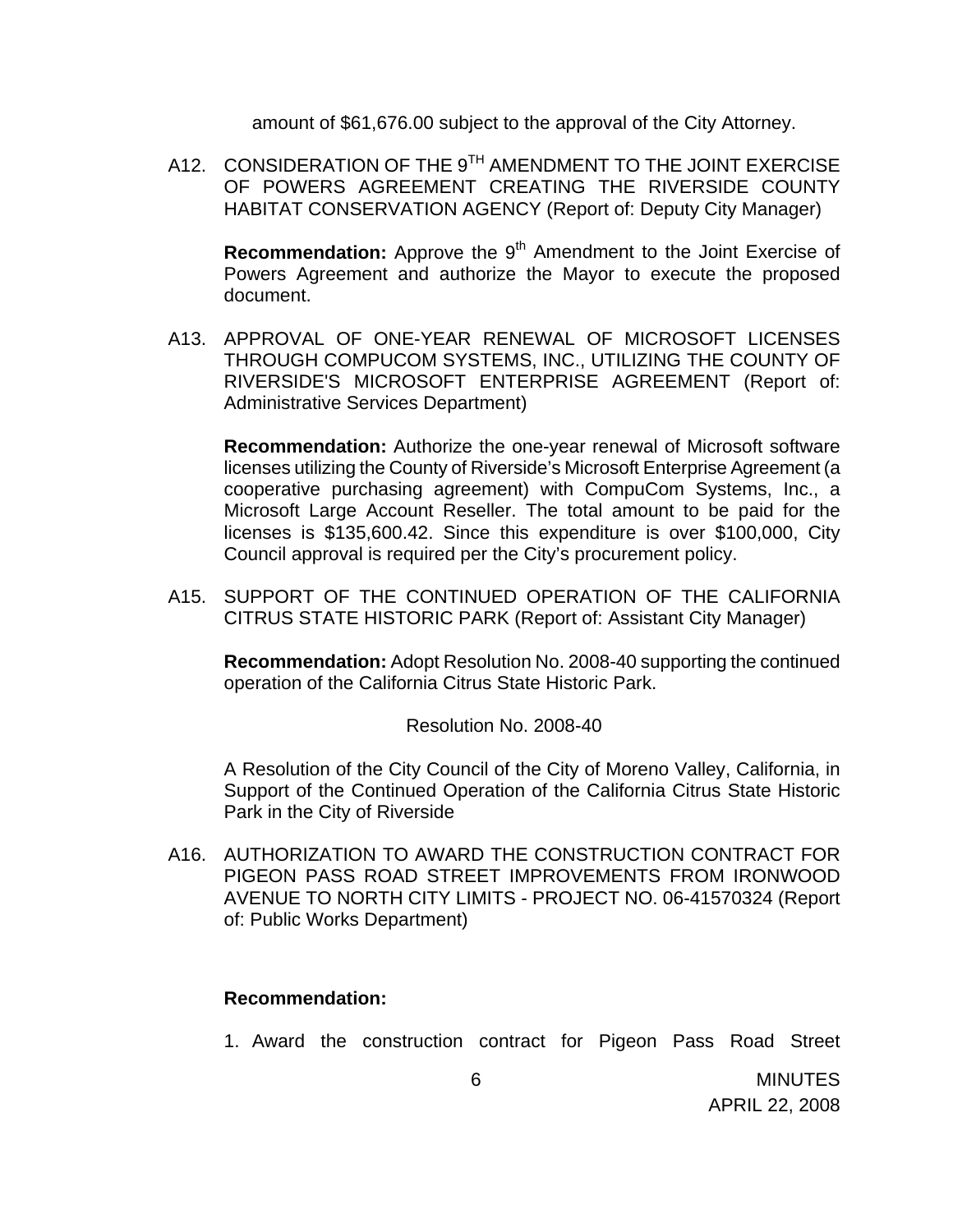Improvements from Ironwood Avenue to North City Limits to Sukut Construction, Inc., 11840 Pierce Street, #100, Riverside, CA 92505, the lowest responsible bidder;

- 2. Authorize the City Manager to execute the Agreement with Sukut Construction, Inc,;
- 3. Authorize the issuance of a Purchase Order for Sukut Construction, Inc. in the amount of \$4,161,614 (\$3,468,012 for the Base Bid and Additive Bid Alternates 1, 2, 3 and 4, plus 20% contingency) for Pigeon Pass Road Street Improvements from Ironwood Avenue to North City Limits (\$3,349,826 from Account No. 415.70324 and \$811,788 from Account No. 416.78725); and
- 4. Authorize the Public Works Director/City Engineer to execute any subsequent related minor change orders to the contract with Sukut Construction, Inc. up to, but not exceeding, the contingency amount of \$693,602 subject to the approval of the City Attorney.
- A17. SECOND AMENDMENT TO CITY MANAGER'S EMPLOYMENT AGREEMENT (Report Of: Human Resources Department)

 **Recommendation:** Approve the Second Amendment to the Employment Agreement of the City Manager.

# **B. CONSENT CALENDAR** - **COMMUNITY SERVICES DISTRICT**

- B1. ORDINANCES FIRST READING BY TITLE ONLY Waived reading of all Ordinance Introductions and read by title only.
- B2. MINUTES REGULAR MEETING OF APRIL 8, 2008 (Report of: City Clerk's Department)

# **C. CONSENT CALENDAR** - **COMMUNITY REDEVELOPMENT AGENCY**

- C1. ORDINANCES FIRST READING BY TITLE ONLY Waived reading of all Ordinance Introductions and read by title only.
- C2. MINUTES REGULAR MEETING OF APRIL 8, 2008 (Report of: City Clerk's Department)

# **D. CONSENT CALENDAR** - **BOARD OF LIBRARY TRUSTEES**

D1. ORDINANCES - FIRST READING BY TITLE ONLY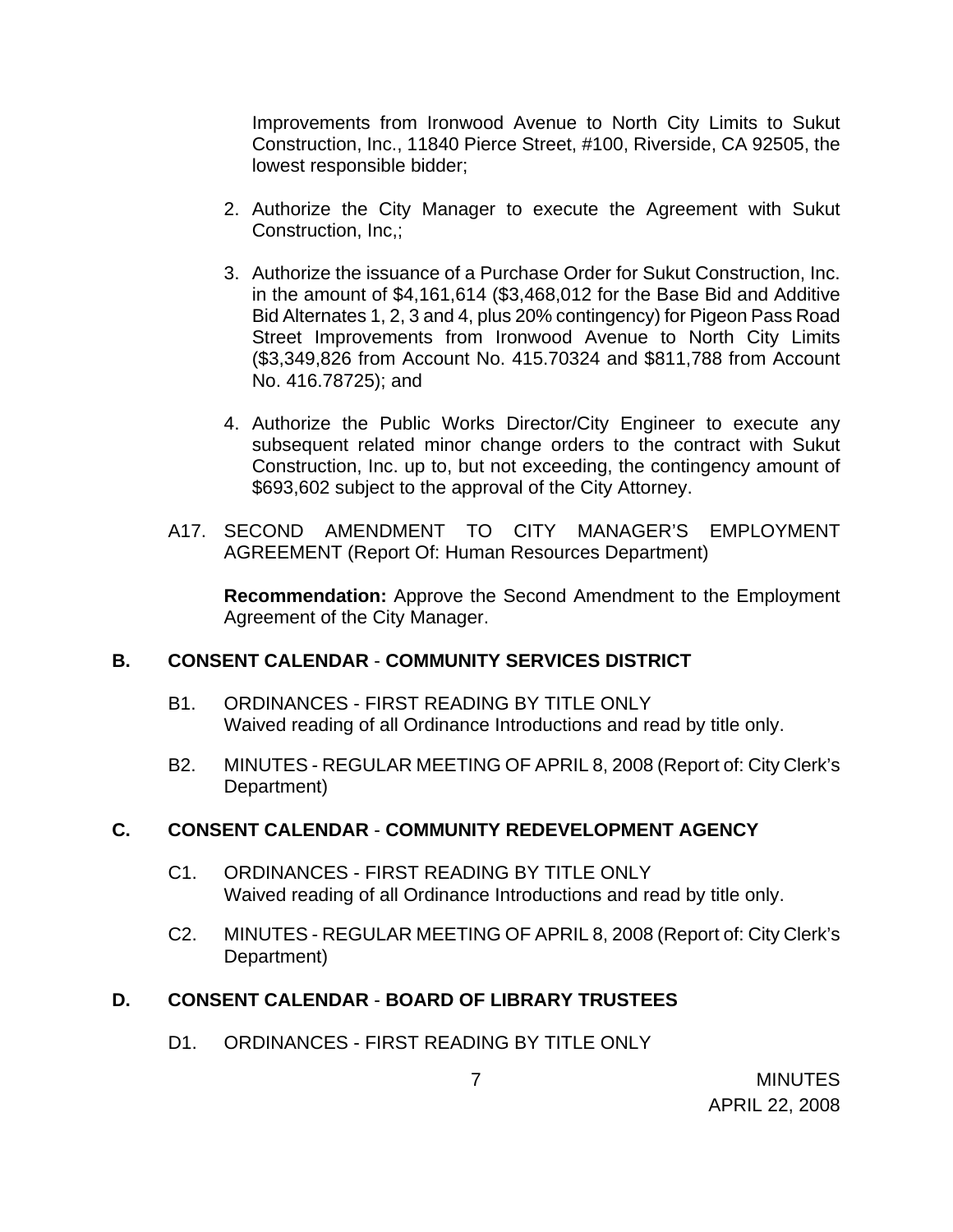Waived reading of all Ordinance Introductions and read by title only.

D2. MINUTES - REGULAR MEETING OF APRIL 8, 2008 (Report of: City Clerk's Department)

### **Joint Consent Calendar Items A1-D2 with the exception of Item A14, which was pulled for separate discussion/action, approved by a 5-0 vote. m/West, s/Flickinger.**

### **E. PUBLIC HEARINGS**

E1. PUBLIC HEARING REGARDING THE MAIL BALLOT PROCEEDINGS FOR FRESH AND EASY NEIGHBORHOOD MARKET – ASSESSOR PARCEL NUMBER (APN) 291-242-018 - BALLOTED ITEM: NPDES COMMERCIAL/INDUSTRIAL REGULATORY RATE; AND TENTATIVE PARCEL MAP 34044 - BALLOTED ITEMS: NPDES MAXIMUM COMMERCIAL/INDUSTRIAL REGULATORY RATE AND CSD ZONE M (COMMERCIAL, INDUSTRIAL, AND MULTIFAMILY IMPROVED MEDIAN MAINTENANCE); AND RETAIL CENTER AND CARWASH – APN 297-130- 045 - BALLOTED ITEMS: NPDES MAXIMUM COMMERCIAL/INDUSTRIAL REGULATORY RATE AND CSD ZONE M (COMMERCIAL, INDUSTRIAL, AND MULTIFAMILY IMPROVED MEDIAN MAINTENANCE) (Report of: Public Works Department)

Mayor Batey opened the public testimony portion of the public hearing; there being none, public testimony was closed.

### **Recommendation:**

- 1. That the Mayor and Members of the City of Moreno Valley City Council, after conducting the public hearing:
	- a. Direct the City Clerk to tabulate the National Pollutant Discharge Elimination System (NPDES) ballots for Fresh and Easy Neighborhood Market – APN 291-242-018, Tentative Parcel Map 34044 – APN 297-170-004, and Retail Center and Carwash – APN 297-130-045;

### **Approved by a 5-0 vote. m/Stewart, s/White.**

The City Clerk announced the results as follows: Fresh and Easy Neighborhood Marker, NPDES – "Passes" Tentative Parcel Map 34044, NPDES – "Passes"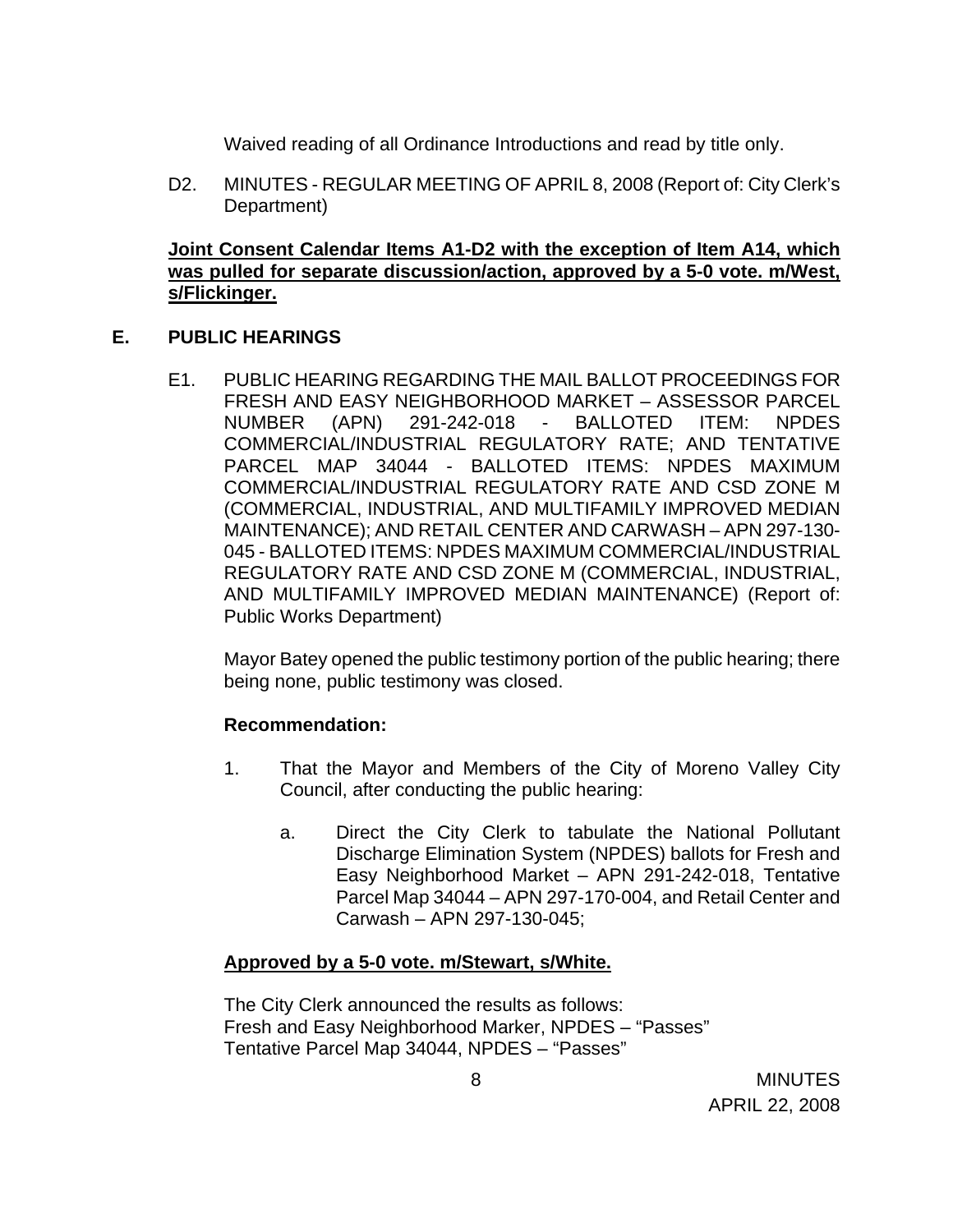Retail Center and Carwash, NPDES – "Passes"

- b. Verify and accept the results of the mail ballot proceedings as identified on the Official Tally Sheet and APN listing;
- c. Receive and file with the City Clerk's office the accepted Official Tally Sheet and APN listing; and
- d. If approved, authorize and impose the NPDES maximum commercial/industrial regulatory rate to Fresh and Easy Neighborhood Market – APN 291-242-018, Tentative Parcel Map 34044 – APN 297-170-004, and Retail Center and Carwash – APN 297-130-045.

### **Approved by a 5-0 vote. m/Stewart, s/Flickinger.**

- 2. Staff Recommends that the President and Members of the Board of Directors of the Moreno Valley CSD, after conducting the public hearing:
	- a. Direct the Secretary to the CSD Board (the "City Clerk") to tabulate the CSD Zone M ballots for Tentative Parcel Map 34044, – APN 297-170-004, and Retail Center and Carwash – APN 297-130-045;

# **Approved by a 5-0 vote. m/Stewart, s/White.**

The City Clerk announced the results as follows: Tentative Parcel Map 34044, CSD Zone M – "Passes" Retail Center and Carwash, CSD Zone M – "Passes"

- b. Verify and accept the results of the mail ballot proceedings as identified on the Official Tally Sheet;
- c. Receive and file with the City Clerk's office the accepted Official Tally Sheet and APN listing;
- d. If approved, authorize and impose the CSD Zone M (Commercial, Industrial, and Multifamily Improved Median Maintenance) annual charge for Tentative Parcel Map 34044 and Retail Center and Carwash – APN 297-130-045.

# **Approved by a 5-0 vote. m/Stewart, s/White.**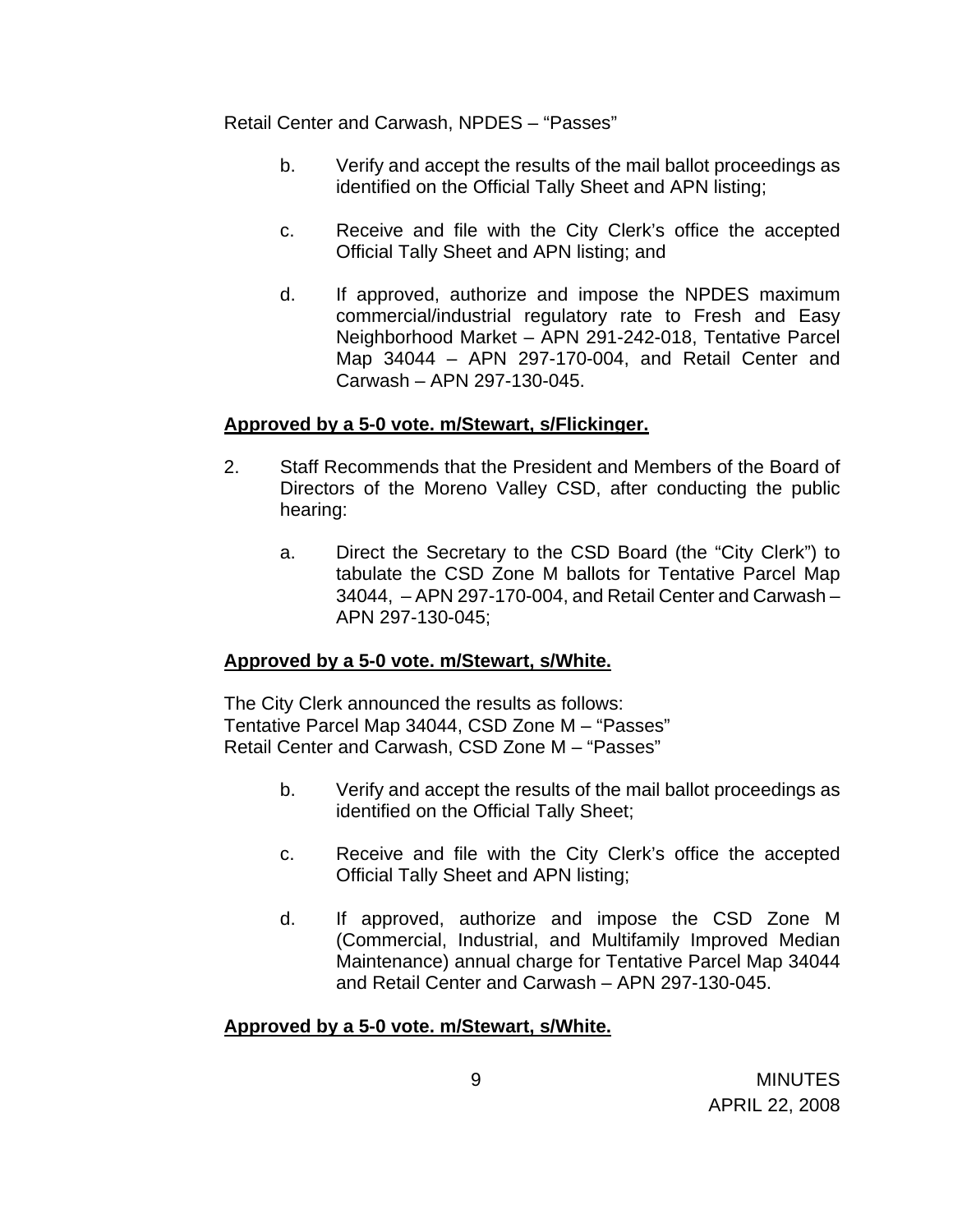E2. PA06-0053 - REVISION OF TITLE 9, CHAPTER 9.03, SECTION 9.03.040 "RESIDENTIAL SITE DEVELOPMENT STANDARDS" AND CHAPTER 9.16, ARTICLE IV "APPLICATION FOR HILLSIDE DEVELOPMENT" OF THE MUNICIPAL CODE RELATING TO MINOR MODIFICATIONS TO RURAL AND HILLSIDE RESIDENTIAL SITE DEVELOPMENT STANDARDS AND ADDITIONAL DESIGN GUIDELINES FOR HILLSIDE RESIDENTIAL DISTRICTS CITYWIDE. APPLICATION SUBMITTED BY THE COMMUNITY DEVELOPMENT DEPARTMENT (PLANNING DIVISION) (Report of: Community Development Department)

Mayor Batey opened the public testimony portion of the public hearing; there being none, public testimony was closed.

### **Recommendation:**

1. Recognize that the proposed amendment is exempt from the California Environmental Quality Act (CEQA), pursuant to Section 15061 of the CEQA Guidelines; and

### **Approved by a 5-0 vote. m/Stewart, s/Flickinger.**

2. Introduce Ordinance No. 773, thereby approving PA06-0053 and amendments to Title 9, Chapter 9.03, Section 9.03.040 "Residential Site Development Standards" and Chapter 9.16, Article IV "Applications for Hillside Development" within the City of Moreno Valley Municipal Code.

# Ordinance No. 773

An Ordinance of the City Council of the City of Moreno Valley, California, Amending Title 9, Chapter 9.03 (Section 9.03.040) of the Moreno Valley Municipal Code Entitled "Residential Site Development Standards" for Rural and Hillside Residential Development and Chapter 9.16, Article IV "Applications for Hillside Development" Relating to Minor Modifications of General and Design Guidelines for Rural and Hillside Residential Development Citywide and Finding that the Amendment (PA06-0053) is Exempt under Section 15061 of the California Environmental Quality Act (CEQA) Guidelines

### **Approved by a 5-0 vote. m/Stewart, s/Flickinger.**

E3. PUBLIC HEARING REGARDING ISSUANCE OF MULTIFAMILY HOUSING REVENUE BONDS AND THE ADOPTION OF A RESOLUTION APPROVING THE ISSUANCE OF BONDS BY THE COMMUNITY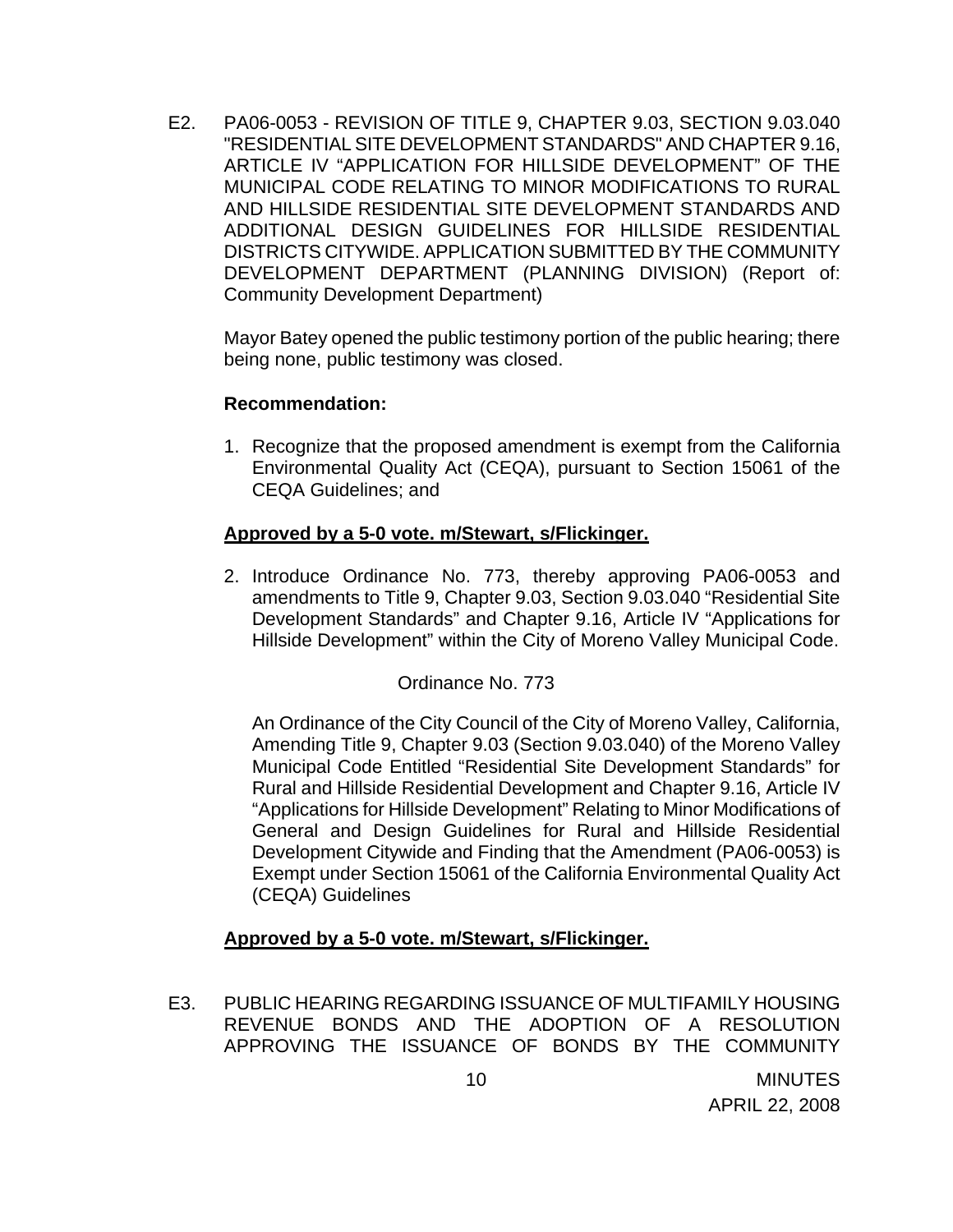REDEVELOPMENT AGENCY OF THE CITY OF MORENO VALLEY FOR RANCHO DORADO APARTMENTS (Report of: Economic Development Department)

#### **Recommendation:**

1. That that City Council of the City of Moreno Valley conduct a public hearing as required by Section 147 (f) of the Internal Revenue Code of 1986, as amended, at which it will hear and consider information concerning the issuance by the Community Redevelopment Agency of the City of Moreno Valley (the "Agency") of bonds to finance the acquisition, construction and development of an approximately 150-unit multifamily rental housing project known as Rancho Dorado Apartments; and

### Resolution No. 2008-41

A Resolution of the City Council of the City of Moreno Valley, Pursuant to Section 147(f) of the Internal Revenue Code of 1986 Approving the Issuance of Bonds by Community Redevelopment Agency of the City of Moreno Valley for Rancho Dorado Apartments

2. That the City Council of the City of Moreno Valley adopts Resolution 2008-41, pursuant to Section 147(f) of the Internal Revenue Code of 1986 approving the issuance of bonds by the Community Redevelopment Agency of the City of Moreno Valley for Rancho Dorado Apartments.

Mayor Batey opened the public testimony portion of the public hearing; there being none, public testimony was closed.

### **Approved by a 5-0 vote. m/Flickinger, s/Stewart.**

#### **RECESS; RECONVENE**

E4. A PUBLIC HEARING ON THE FOLLOWING LAND USE PROPOSALS: (Report of: Community Development Department)

 Project 1: General Plan Amendment (PA07-0096) and Zoning Change (PA07-0095) from R5 (Residential 5) to P (Public) at March Middle School, from R5 (Residential 5) to R15 (Residential 15) and from R20 (Residential 20) to R15 (Residential 15) for the parcels east of the school properties. The project is located east of Indian Street, south of Santiago Drive, north of Iris Avenue, and west of Perris Boulevard. A plot plan to build multi-family units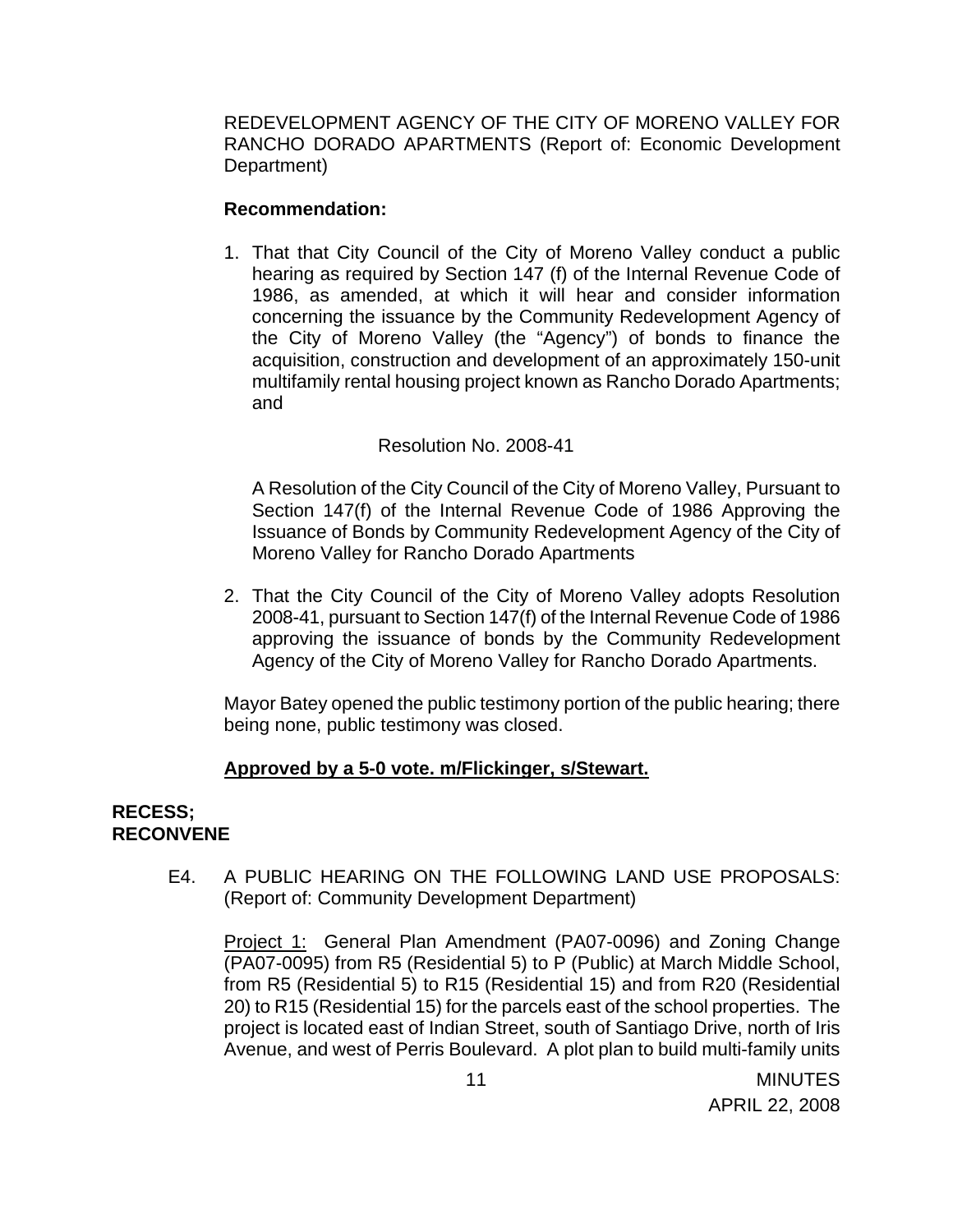is not part of this application, this is strictly a zone change and general plan amendment application.

Applicant: Perris at Pentecostal, LLC

Mayor Batey opened the public testimony portion of the public hearing. Public testimony was received from Susan C. Gilchrist.

A rebuttal was made by David M. Patton on behalf of Perris at Pentecostal, LLC.

 Project 2: General Plan Amendment (PA07-0137) and Zone Change (PA07- 0135) from R3 (Residential 3) to CC (Commercial) for 5.87 acres. The 14.2 acre project site is currently zoned Community Commercial (8.33-acres) and R3 (5.87-acres). The project also includes a Master Plot Plan (PA07-0138) for a 176,112-square foot commercial center including a 169,112-square foot home improvement store and two outlying pads for future retail buildings of 2,500-square feet and 4,500-square feet. The Master Plot Plan proposes the creation of three (3) parcels for each of the buildings noted above. A Plot Plan application is also proposed for the 169,112 square foot home improvement store. The project is located at the northeast corner of Moreno Beach Drive and Alessandro Boulevard.

Applicant: Adams Engineering

 A presentation was made by Steve Orrago with Kinley Horner Associates on behalf of Adams Engineering (regarding Lowe's project).

 Mayor Batey opened the public testimony portion of the public hearing. Public testimony was received from Harriet Anne Gordon (supported), Tracy Smith (supported), Myriam Solano (supported), Paul Martin (supported), Naji Doumit (opposed), Chuck Koski (concerned about traffic on Bay Avenue), Meli Van Natta (supported), Martin Gutierrez (concerned about noise), and Susan Gilchrist (opposed).

**Recommendation:** That the City Council:

- 1. Conduct a public hearing for review of Project 1 and defer taking action on Project 1 until after the public hearing for Project 2;
- 2. Conduct a public hearing for review of Project 2;
- 3. Recognize that Project 1 applications PA07-0096 (General Plan Amendment) and (PA07-0095) Zoning Change qualifies for an Exemption under Section 15061.b.3 of the CEQA Guidelines, which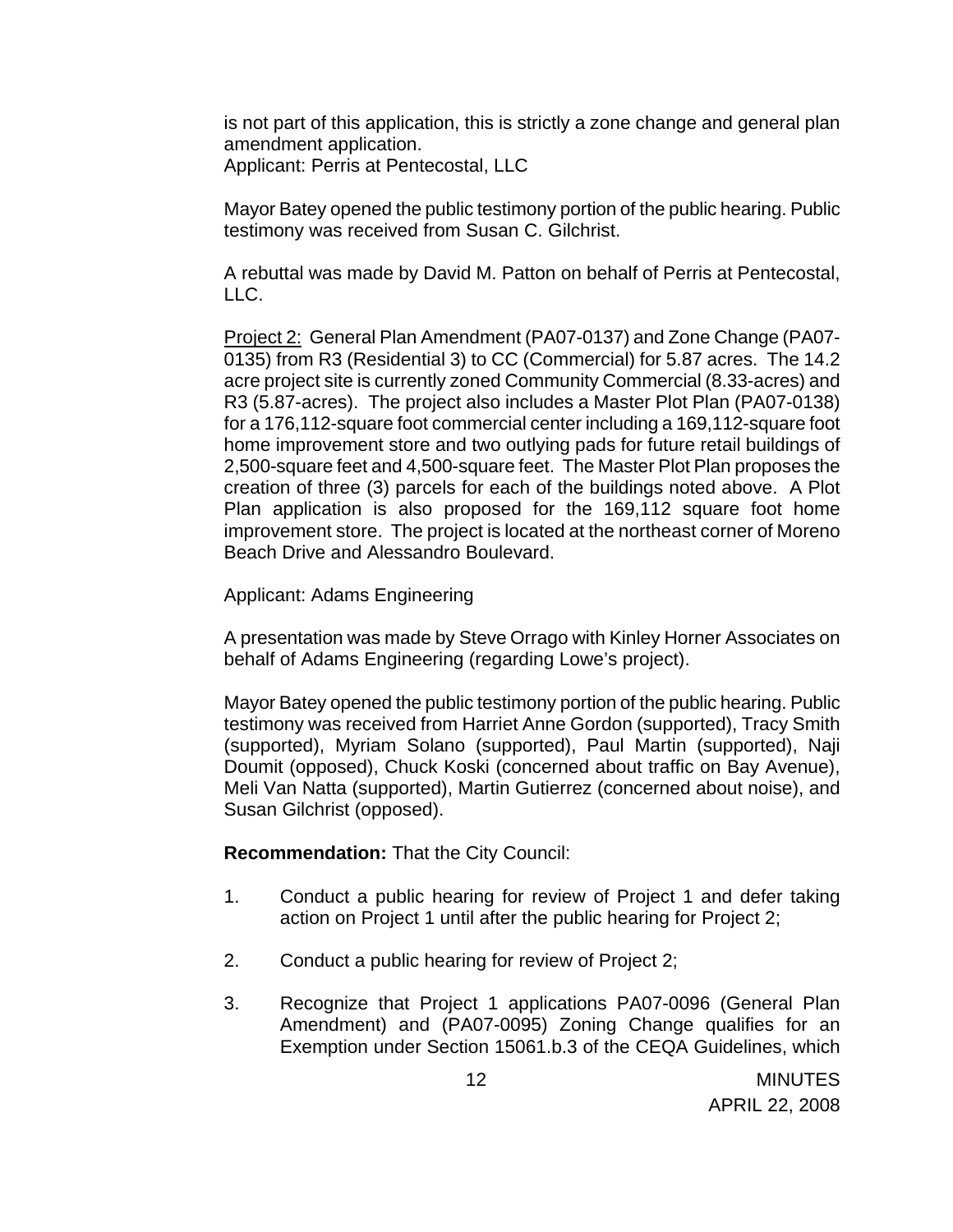provides that CEQA applies only to projects which have the potential for causing a significant effect on the environment. The applications, individually and cumulatively, will not result in a significant impact on the environment;

### **Approved by a 5-0 vote. m/Flickinger, s/Stewart.**

4. Adopt a Mitigated Negative Declaration for Project 2 applications PA07-0137 (General Plan Amendment), PA07-0135 (Zone Change), PA07-0138 (Master Plot Plan) and PA07-0136 (Plot Plan). The applications, individually and cumulatively will not result in a significant effect on the environment;

### **Approved by a 5-0 vote. m/Flickinger, s/Stewart.**

5. Approve Resolution No. 2008-42 approving PA07-0096 and PA07- 0137, thereby establishing General Plan Land Use Map designations for Projects 1 and 2 as described in the Resolution, and the revised General Plan Maps as attached to the Resolution as Exhibits A and B;

### Resolution No. 2008-42

A Resolution of the City Council of the City of Moreno Valley, California, Approving a General Plan Amendment (PA07-0096) to Change the Land Use from Residential 5 to Public at March Middle School, from Residential 5 to Residential 15 and from Residential 20 to Residential 15 for the Properties Located within Assessor's Parcel Numbers 485-220-006, -007, -008, -009, -012, -014, -015, -016, and - 017, Located East of Indian Street, South of Santiago Drive, North of Iris Avenue, and West of Perris Boulevard and a General Plan Amendment (PA07-0137) from Residential 3 to Commercial for 5.87 Net Acres of Located Within Portions of Assessor's Parcel Numbers 478-060-005, -006, -007, and -008, Located Near the Northeast Corner of Moreno Beach Drive and Alessandro Boulevard, thereby Establishing General Plan Land Use Map Designations for Certain Properties as Described in the Resolution, and the Revised General Plan Maps Attached to the Resolution as Exhibits A and B

# **Approved by a 5-0 vote. m/Flickinger, s/Stewart.**

6. Introduce Ordinance No. 774 approving Project 1 Zone Change (PA07-0095) from R5 (Residential 5) to P (Public) at March Middle School, from R5 (Residential 5) to R15 (Residential 15) and from R20 (Residential 20) to R15 (Residential 15) for the parcels east of the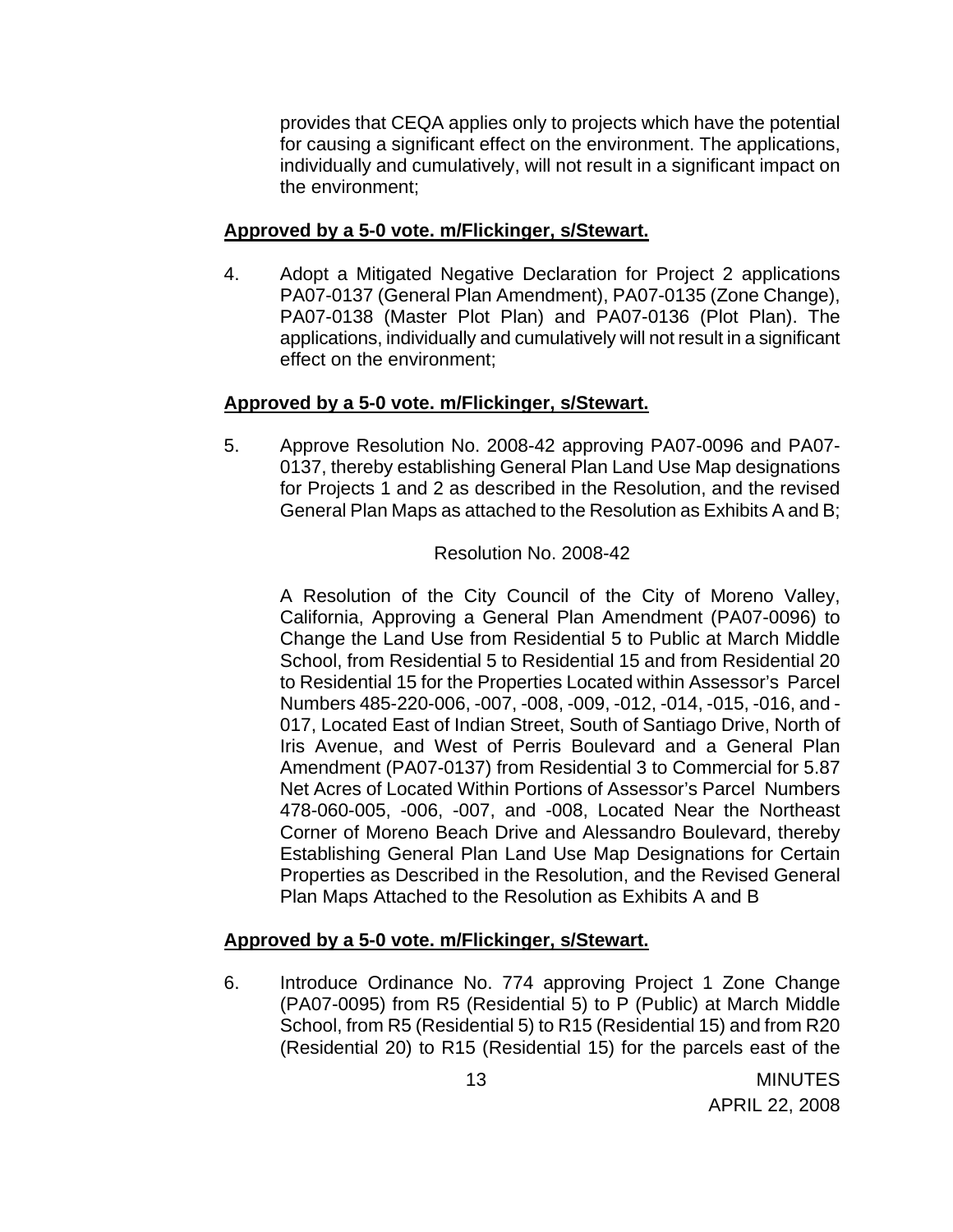school properties, located east of Indian Street, south of Santiago Drive, north of Iris Avenue, and west of Perris Boulevard, based on the findings in the Ordinance, and the revised Zoning Atlas page as attached to the ordinance as Exhibit A;

### Ordinance No. 774

An Ordinance of the City Council of the City of Moreno Valley, California, Approving a Zone Change (PA07-0095) to Change the Land Use from Residential 5 to Public at March Middle School, From Residential 5 to Residential 15 and from Residential 20 to Residential 15 for the Properties Located within Assessor's Parcel Numbers 485- 220-006, -007, -008, -009, -012, -014, -015, -016, and -017, Located East of Indian Street, South of Santiago Drive, North of Iris Avenue, and West of Perris Boulevard

#### **Approved by a 5-0 vote. m/Flickinger, s/Stewart.**

7. Introduce Ordinance No. 775 approving Project 2 Zone Change (PA07-0135) to change the land use designation from R3 (Residential 3) to CC (Commercial) for 5.87 acres located near the northeast corner of Moreno Beach Drive and Alessandro Boulevard, based on the findings in the Ordinance, and the revised Zoning Atlas page as attached to the Ordinance as Exhibit A; and

Ordinance No. 775

An Ordinance of the City Council of the City of Moreno Valley, California, Approving PA07-0135 (Zone Change) to Change the Land Use for 5.87 – Net Acres Located within Portions of Assessor's Parcel Numbers 487-060-005, -006, and -008 from R3 to Community Commercial in Order to Develop a 176,112 Square Foot Retail Center on 14.2 Net Acres

### **Approved by a 5-0 vote. m/Flickinger, s/Stewart.**

8. Approve Resolution No. 2008-43 approving Project 2 Master Plot Plan (PA07-0138) to develop a 176,112-square foot commercial center including a 169,112-square foot home improvement store and two outlying pads for future retail buildings of 2,500-square feet and 4,500 square feet on 14.2 net acres and Plot Plan (PA07-0136) to develop a 169,112 square foot home improvement store, subject to a General Plan Amendment and Zone Change and based on the findings in the Resolution, and the conditions of approval as attached to the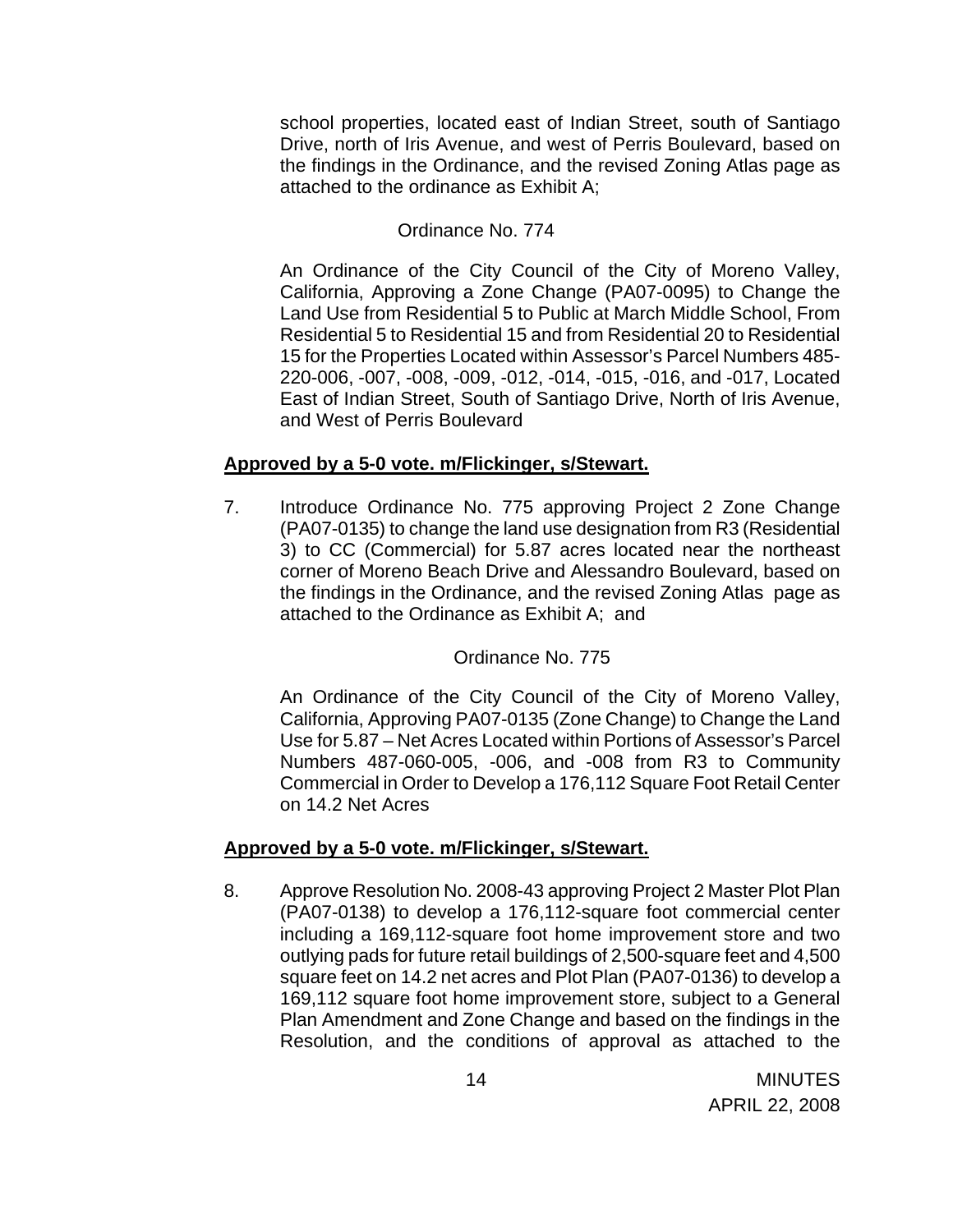Resolution as Exhibit A.

# Resolution No. 2008-43

A Resolution of the City Council of the City of Moreno Valley, California, Approving Master Plot Plan (PA07-0138) to Develop a 176,112 Square Foot Retail Center on 14.2 Net Acres and Plot Plan (PA07-0136) for a 169,112 Square Foot Home Improvement Store within the Retail Center

# **Approved Resolution No. 2008-43 as amended changing the operating hours during weekdays from 7:00 a.m. to 7:00 p.m. (Condition P7) by a 5-0 vote. m/Flickinger, s/Stewart.**

# **AGENDA ORDER**

PUBLIC COMMENTS **ON ANY SUBJECT NOT ON THE AGENDA** UNDER THE JURISDICTION OF THE CITY COUNCIL ARE AS FOLLOWS:

# Pete Bleckert

1) Traffic problem at the intersection of Perris Blvd. and Ironwood Ave.

Ray Carbajal

1) Asked for clarification regarding resolution establishing Rancho Belago

Susan C. Gilchrist

- 1) Regarding developers' request to build three distribution centers south of Freeway 60 between Moreno Beach and Theodore
- 2) Rancho Belago issue

# Daryl Terrell

1) Stated that Rancho Belago is only a community name; the name of the city has not been changed

# **AGENDA ORDER**

# **F. ITEMS REMOVED FROM CONSENT CALENDARS FOR DISCUSSION OR SEPARATE ACTION**

A14. APPROVE A RESOLUTION OF THE CITY COUNCIL OF THE CITY OF MORENO VALLEY, CALIFORNIA, TO AMEND THE ELECTRIC RATES AND ELECTRIC SERVICE RULES, FEES, AND CHARGES FOR MORENO VALLEY UTILITY, AND RATIFICATION OF ADDITIONAL PAYMENT PROGRAMS (Report of: Public Works Department)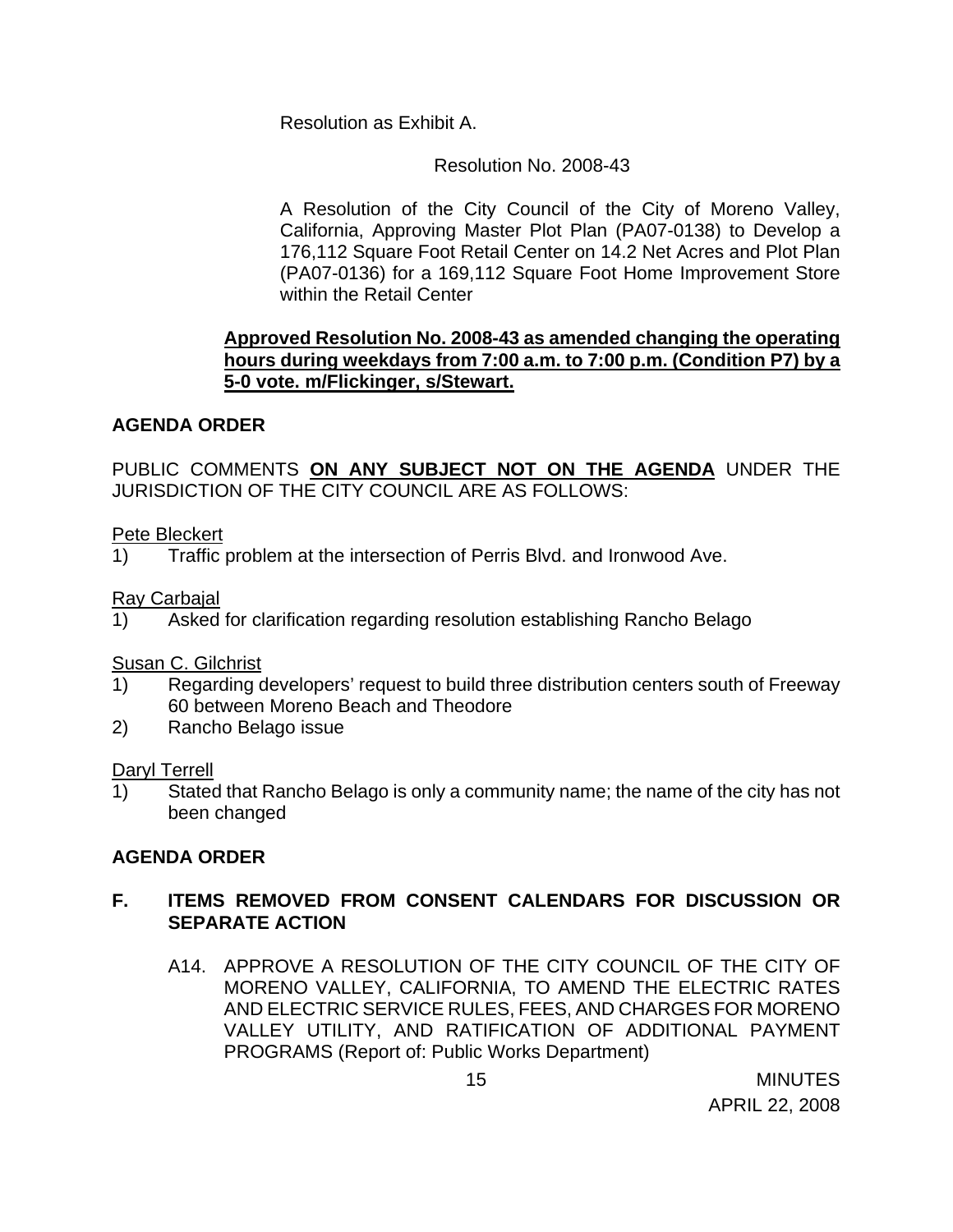### **Recommendation:**

1. Approve Resolution No. 2008-39 amending the Electric Rates and Electric Service Rules, Fees, and Charges for Moreno Valley Utility; and

### Resolution No. 2008-39

A Resolution of the City Council of the City of Moreno Valley, California, to amend the Electric Rates, and Electric Service Rules, Fee, and Charges for Moreno Valley Utility

2. Ratify three additional Moreno Valley Utility Customer Payment Programs (Level Pay Plan, Automatic Payments and Electronic Payments).

### **Council Member Flickinger made a motion, seconded by Council Member Stewart to approve the Item and schedule a study session discussion of the methology for setting rates. Approved by a 5-0 vote.**

### **RECESS; RECONVENE**

- **G. REPORTS**
	- G1. PUBLIC MEETING REGARDING THE COMMUNITY SERVICES DISTRICT (CSD) ZONE D (PARKWAY LANDSCAPE MAINTENANCE) MAIL BALLOT PROCEEDINGS FOR TWENTY-ONE TRACTS (Report of: Public Works Department)

**Recommendation:** That the City Council, acting in their respective capacities as President and Members of the Board of Directors of the Moreno Valley CSD (the "CSD Board"), accept public comments regarding the mail ballot proceedings for the proposed increase in the CSD Zone D annual parcel charge for Tracts 11848, 12773, 16769, 16770, 17387, 17457, 17867, 19141, 19496, 19500, 19509, 19551, 19685, 20301, 20525, 20660, 20869, 24721, 27526, 29038, and 30027.

Mayor Batey opened the agenda item for public comments; there being none, public comments were closed.

No action required.

G2. PUBLIC MEETING ON PROPOSED FY 2008-09 USER FEE SCHEDULE (Report of: Finance Department)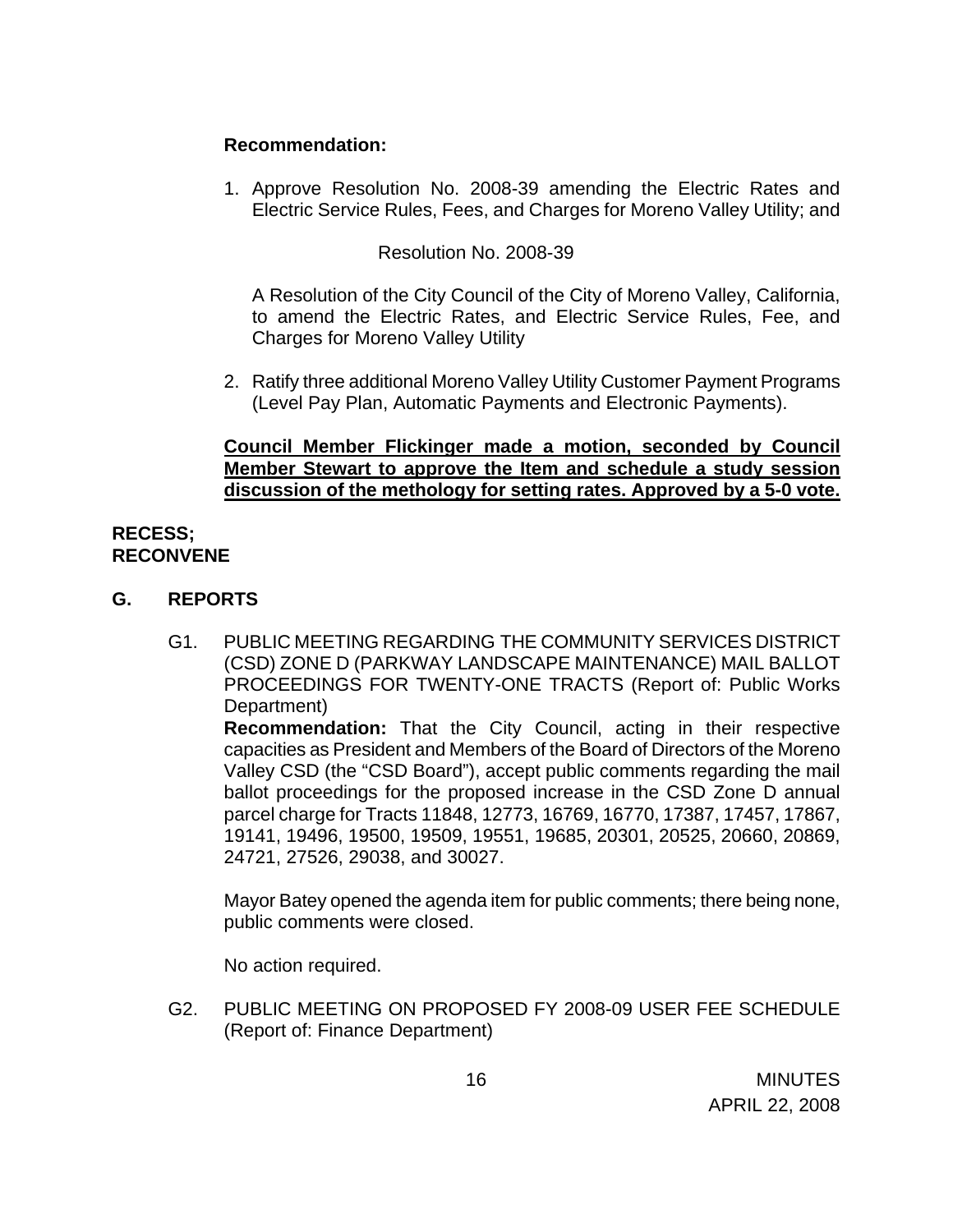**Recommendation:** That the City Council:

- 1. Accept public comments on the proposed FY 2008-09 Fee Schedule; and
- 2. Provide comments and any necessary direction to staff regarding fee policy issues.

Mayor Batey opened the agenda item for public comments; there being none, public comments were closed.

No action required.

G3. APPOINTMENTS TO THE PARKS AND RECREATION COMMISSION AND RECREATIONAL TRAILS BOARD (Report of: City Clerk's Department)

**Recommendation:** That the City Council:

- 1. Appoint one member to the Parks and Recreation Commission with a term to expiring June 30, 2008;
- 2. Appoint one member to the Recreational Trails Board with a term expiring June 30, 2009; and
- 3. If appointments are not made, declare the positions vacant and authorize the City Clerk to re-notice the positions as vacant.

Mayor Batey opened the agenda item for public comments; there being none, public comments were closed.

**Council Member White made a motion, seconded by Council Member Stewart to appoint Bill Alvarez to the Parks and Recreation Commission for a term expiring June 30, 2008 and Cesar O. Martinez to the Recreational Trails Board for a term expiring June 30, 2009. Approved by a 5-0 vote.**

G4. RECOMMENDED ACTIONS PURSUANT TO NOVEMBER 2008 GENERAL ELECTION BALLOT MEASURE TO MODERNIZE UTILITY USERS TAX ORDINANCE (Report of: Finance Department)

 Mayor Batey opened the agenda item for public comments, which were received from Pete Bleckert (opposes).

**Recommendation:** That the City Council: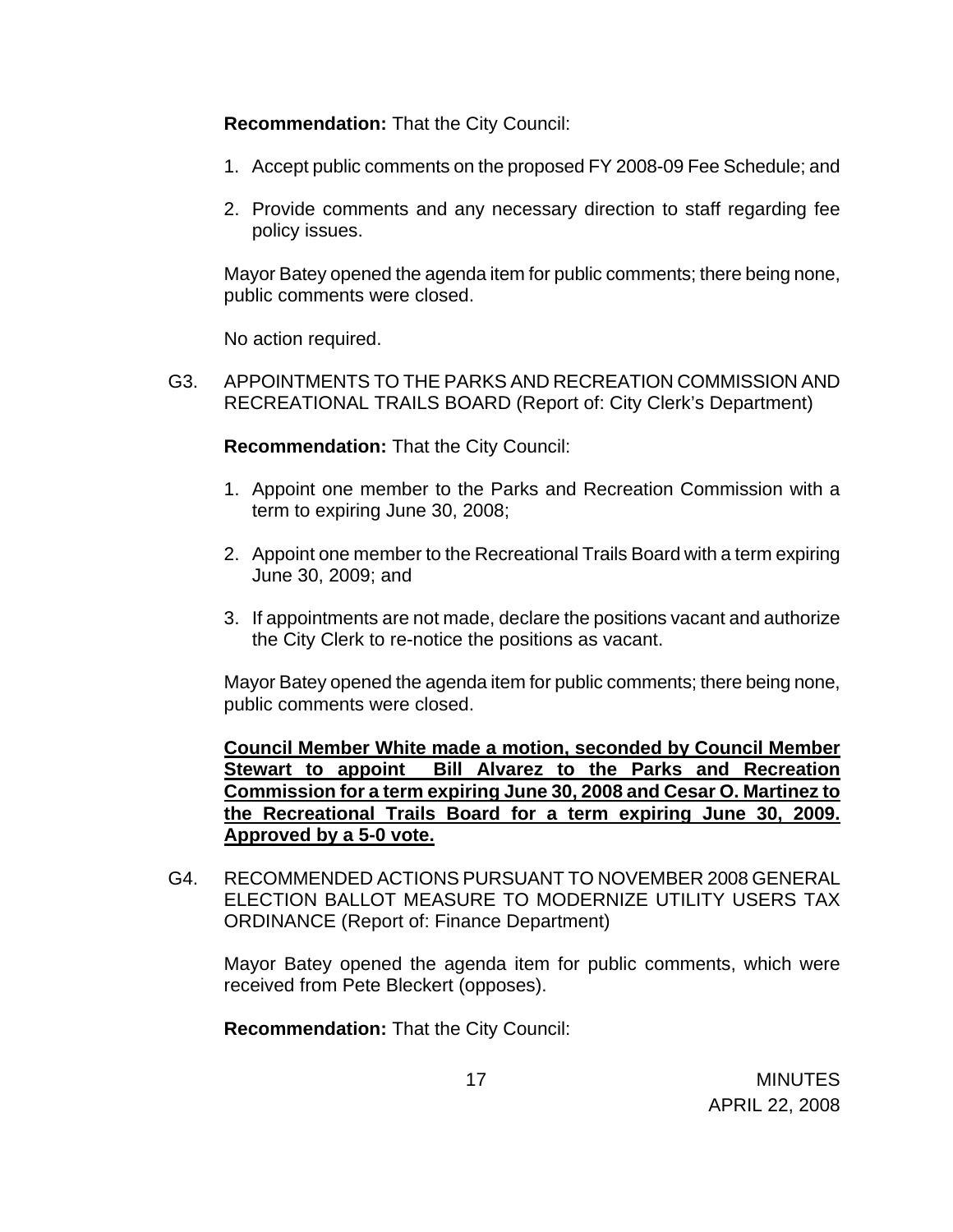1. Direct staff to prepare the appropriate resolution prior to August 5, 2008 to place on the November 2008 General Election ballot a City of Moreno Valley measure seeking voter approval to lower the utility users tax by one-quarter (1/4) percent while modernizing the language of the UUT ordinance; and

### **Approved by a 5-0 vote. m/White, s/Stewart.**

2. Approve an appropriation of \$90,000 in the General Fund Non-Departmental Business Unit for the development, printing, and mailing of education materials and related professional services.

# **Approved by a 5-0 vote. m/Stewart, s/White.**

 G5. CITY MANAGER'S REPORT (Informational Oral Presentation – not for Council action)

### City Manager announced:

- 1) Thanks to the efforts of Congresswoman Bono Mack, the Police Department will receive \$140,000 in federal funds to be used for technology purchases
- 2) The City will be holding its first Memorial Day ceremony at the new Veterans Memorial on Friday, May 30 at 10:00 a.m.
- 3) Human Resources Director Denese Wilson Beilke is retiring effective May 1 after long distinguished career in the human resources profession, which includes past four years in the City of Moreno Valley. Wished her a happy retirement

# **H. LEGISLATIVE ACTIONS**

ORDINANCES - 1ST READING AND INTRODUCTION – NONE

ORDINANCES - 2ND READING AND ADOPTION – NONE

ORDINANCES - URGENCY ORDINANCES – NONE

RESOLUTIONS – NONE

# **CLOSING COMMENTS AND/OR REPORTS OF THE CITY COUNCIL, COMMUNITY SERVICES DISTRICT, OR COMMUNITY REDEVELOPMENT AGENCY**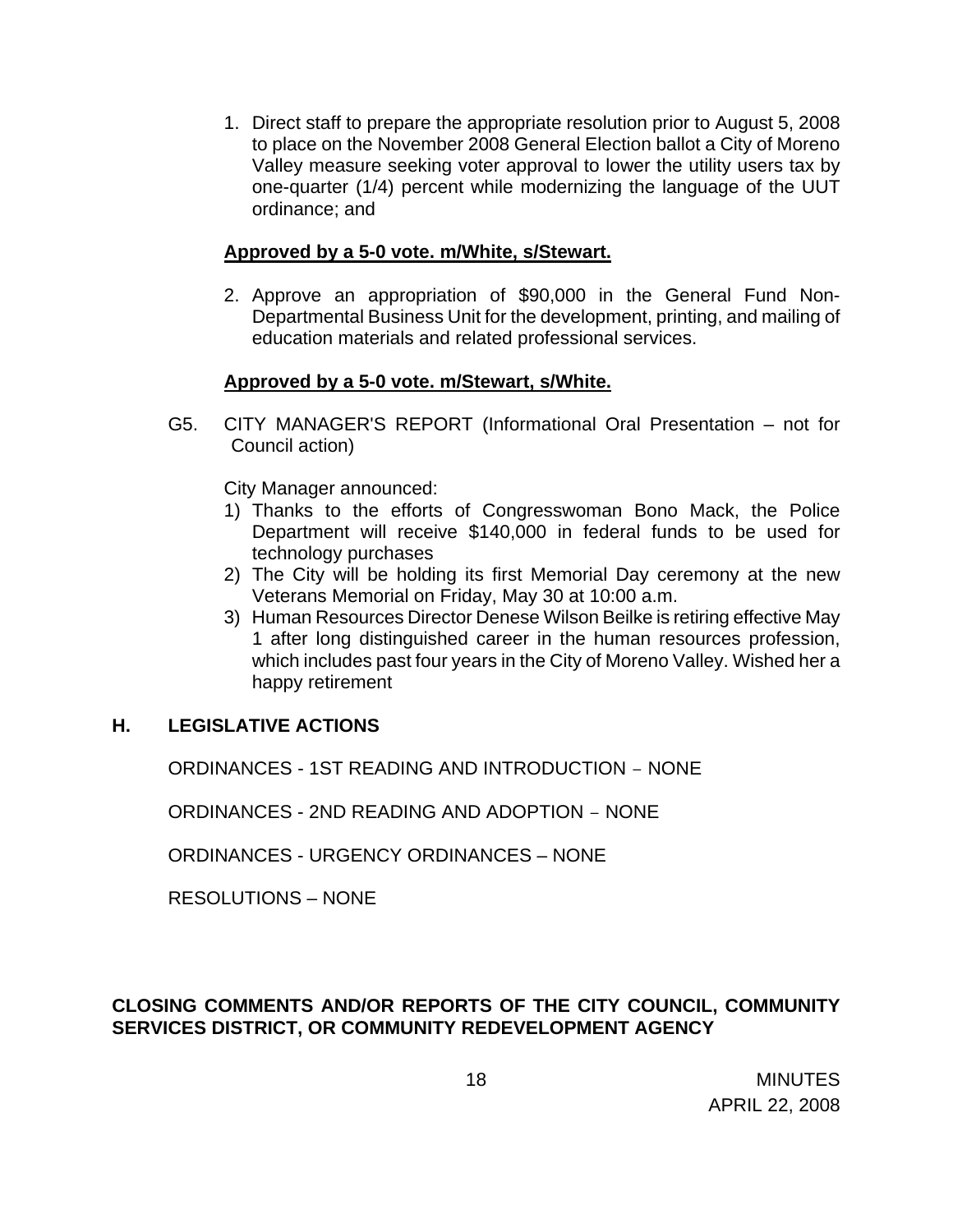# Council Member White

- 1) Responded to the questions regarding Rancho Belago stated that Rancho Belago is the only name of a MV community recognized by a resolution; about half of the city (all territory from east of Lasselle to the northern, eastern and southern borders) has been renamed as Rancho Belago, per Resolutions No. 2007-14 and 2007-62; Rancho Belago is not a community; less than half of the Rancho Belago Economic Council board of directors are residents of the City; City of Moreno Valley has a very good image for the past 12 years
- 2) Will continue with his petition to repeal resolutions recognizing Rancho Belago as a community name and to add a requirement that any name change be brought to voters for approval

# Council Member Stewart

- 1) Rancho Belago misrepresentation of this issue is unethical
- 2) Inquired about Pigeon Pass widening project PW Director Chris Vogt responded that the contract had been awarded tonight and the construction will begin in June this year. It should be completed within one year
- 3) Barbershops issue his barber is one of the few barbers in the City who has city and state license; complies with rules; commended them
- 4) Asked to move anticipated short public meeting items to earlier in the meeting, especially before the long items, to allow public participation
- 5) Responded to Pete Bleckert's comments regarding utility users taxes believes that the average person will save money, unless the person uses a lot of electronic gadgets (it's a reduction)
- 6) Council is interacting with Caltrans and resolved many issues, but the freeway intersection project is a unique issue

Council Member Flickinger

- 1) Rancho Belago is a divisive issue; much misinformation. Stated that the resolution designating Rancho Belago did not change the name of the city or boundaries and were adopted during open meetings; Rancho Belago is only a community designation within the city of Moreno Valley
- 2) Attended a grand opening of the March Air Reserve Base main gate; impressed by many improvements including an efficient roundabout passing by a modern brand new visitor center and mechanism to stop unwanted vehicles
- 3) Inquired about Internet access at the Senior Center
- 4) Thanked Public Works for Heacock and Cactus improved intersection a very large dirt patch is now covered with a very attractive layer of woodchip ground cover
- 5) Requested to take a look at a dip sign on Iris and Perris too close to intersection and behind overhanging tree branches; suggested to relocate
- 6) Utility users tax measure opportunity for voters to reduce rate from 6 percent to 5 3/4 percent

Mayor Pro Tem West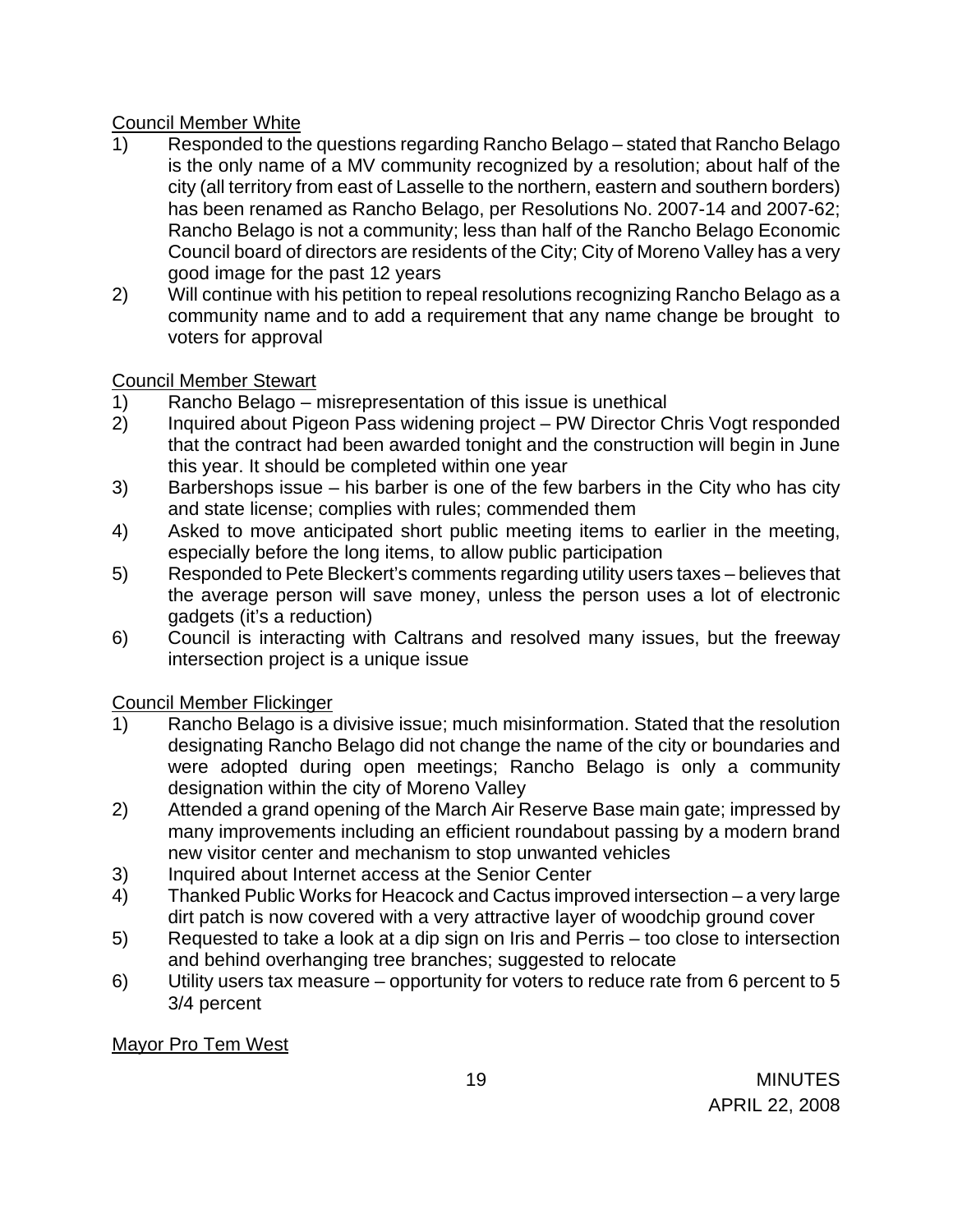- 1) Asked PW to check out the queuing at Ironwood and Perris
- 2) Thanked PD and City staff who managed to remove a red car lodged on the mountainside at Ironwood
- 3) Attendance at Moreno Valley Unified School District improved; credit was given to the City's daytime curfew ordinance
- 4) He and the residents of his district are very concerned about developers' plans to build over 3 million square foot warehouses on the east end, mainly along Freeway 60 – this development might generate about 9,000 truck trips per day on the Freeway 60. Stated that this radical change of zoning is going to require citizens' participation and assured residents that they will ultimately make the decision; will contact residents to work together on this issue

### Mayor Batey

- 1) Congratulated Parks & Community Services Director on the great job on the dog park – very nice facility
- 2) Stated that something needs to be done with the area on the back of Lowe's to stop cars from speeding and to ensure safety; suggested fencing off the area
- 3) On May 5, will meet with barbershop owners; this issues is still being reviewed
- 4) Will meet with members of Box Spring Mutual Water District for Edgemont area and City staff to resolve issues
- 5) Was informed by Fire Chief that a new truck company is in the City and soon will be ready for service
- 6) Regarding Rancho Belago asked for Council's support to bring forward a resolution recognizing all the unique names of the communities within the city as official communities names; Flickinger seconded
- 7) The City is facing a lot of important issues: shortfall of revenues, development of job basis for residents; bringing revenues and maintaining businesses in the city; asked to focus on jobs, quality of life and neighborhood safety

# **CLOSED SESSION - none**

# **Council Member Flickinger made a motion, seconded by Council Member White to adjourn the meeting. Motion carried unanimously.**

### **ADJOURNMENT**

There being no further business to conduct, the meeting was adjourned at 11:10 p.m. by unanimous informal consent.